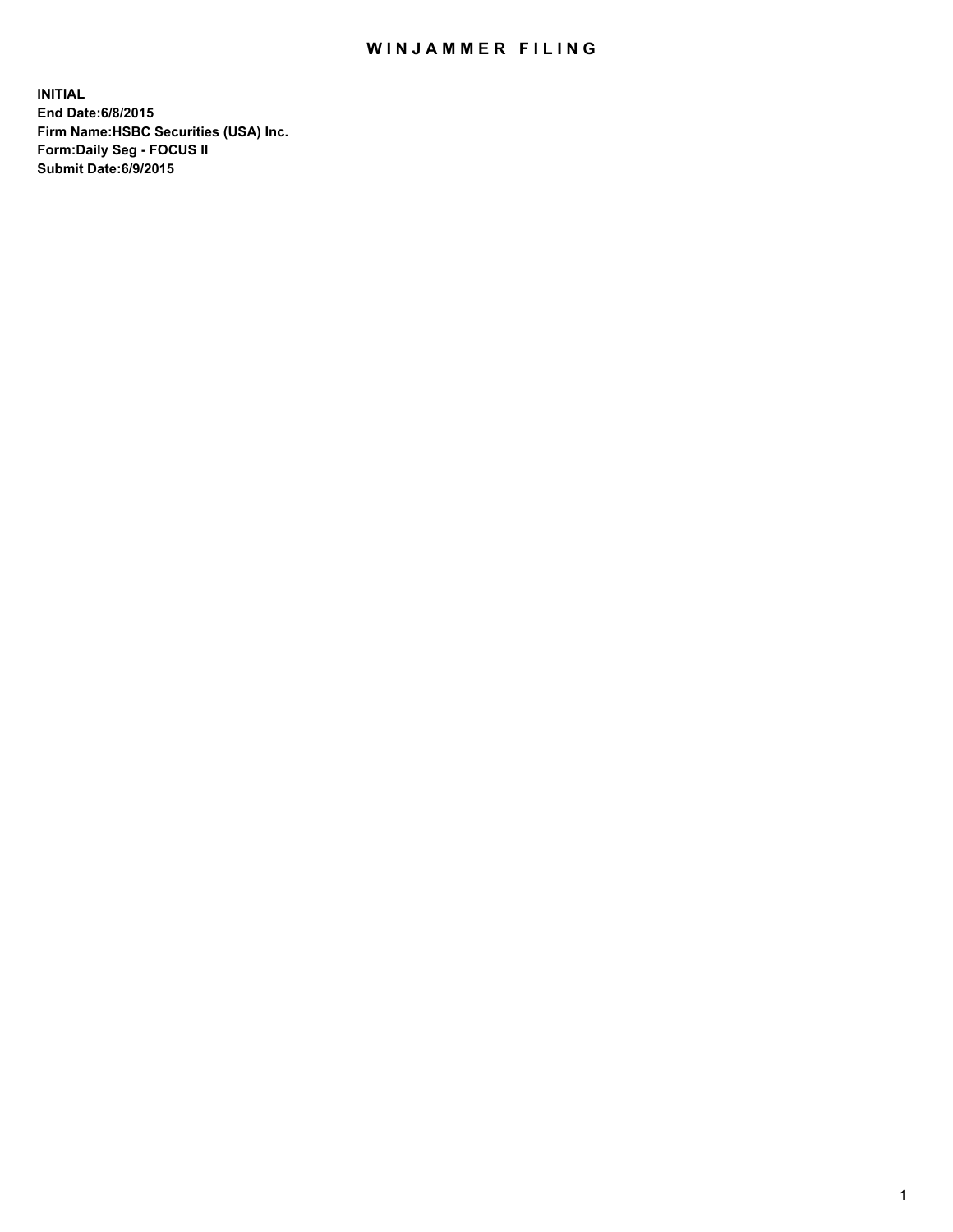## **INITIAL End Date:6/8/2015 Firm Name:HSBC Securities (USA) Inc. Form:Daily Seg - FOCUS II Submit Date:6/9/2015 Daily Segregation - Cover Page**

| Name of Company<br><b>Contact Name</b><br><b>Contact Phone Number</b><br><b>Contact Email Address</b>                                                                                                                                                                                                                         | <b>HSBC Securities (USA) Inc.</b><br><b>Steven Richardson</b><br>212-525-6445<br>steven.richardson@us.hsbc.com |
|-------------------------------------------------------------------------------------------------------------------------------------------------------------------------------------------------------------------------------------------------------------------------------------------------------------------------------|----------------------------------------------------------------------------------------------------------------|
| FCM's Customer Segregated Funds Residual Interest Target (choose one):<br>a. Minimum dollar amount: ; or<br>b. Minimum percentage of customer segregated funds required:% ; or<br>c. Dollar amount range between: and; or<br>d. Percentage range of customer segregated funds required between: % and %.                      | 50,000,000<br>00<br>0 <sub>0</sub>                                                                             |
| FCM's Customer Secured Amount Funds Residual Interest Target (choose one):<br>a. Minimum dollar amount: ; or<br>b. Minimum percentage of customer secured funds required:%; or<br>c. Dollar amount range between: and; or<br>d. Percentage range of customer secured funds required between:% and%.                           | 10,000,000<br>0 <sub>0</sub><br>0 <sub>0</sub>                                                                 |
| FCM's Cleared Swaps Customer Collateral Residual Interest Target (choose one):<br>a. Minimum dollar amount: ; or<br>b. Minimum percentage of cleared swaps customer collateral required:%; or<br>c. Dollar amount range between: and; or<br>d. Percentage range of cleared swaps customer collateral required between:% and%. | 70,000,000<br>0 <sub>0</sub><br>00                                                                             |

Attach supporting documents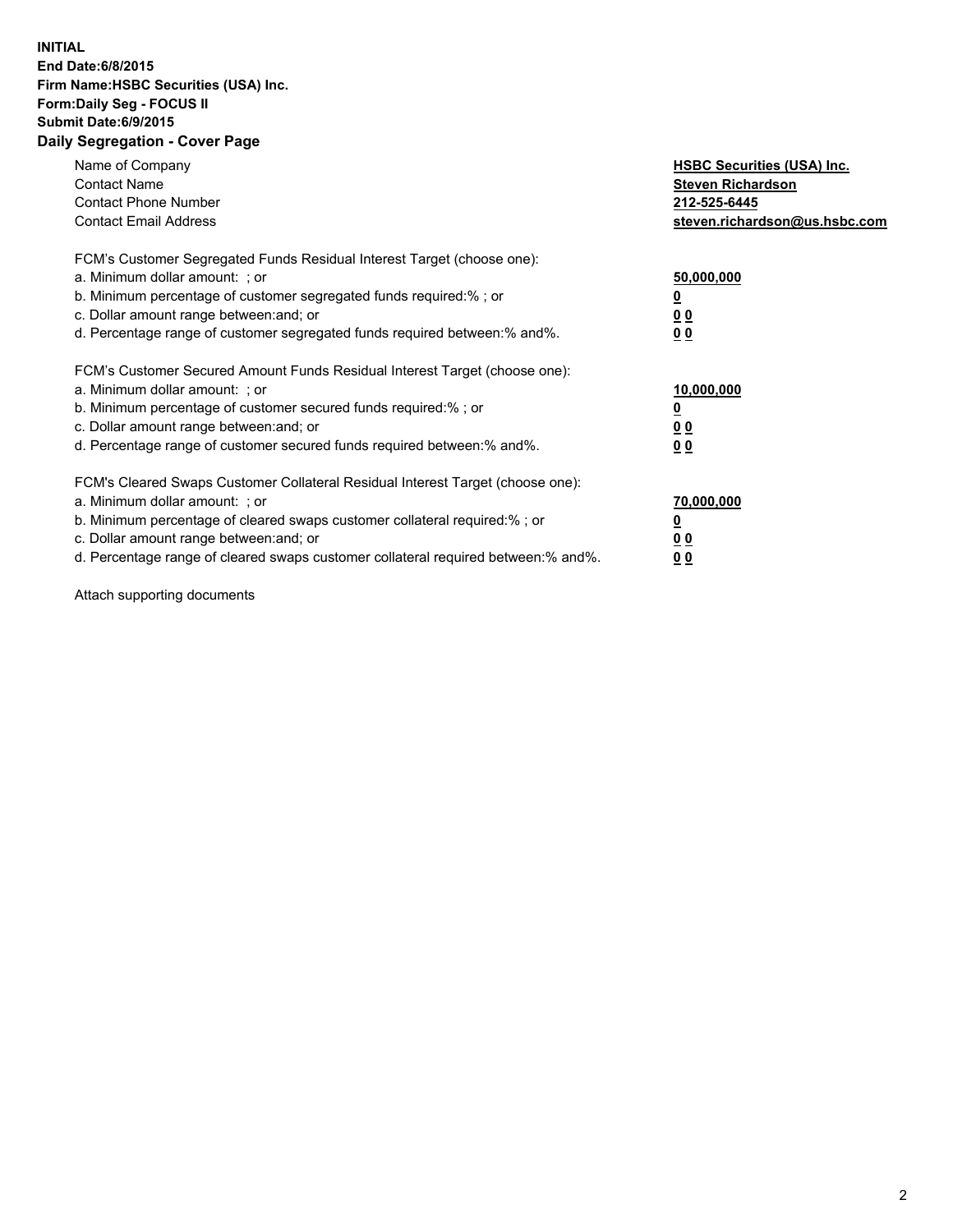**INITIAL End Date:6/8/2015 Firm Name:HSBC Securities (USA) Inc. Form:Daily Seg - FOCUS II Submit Date:6/9/2015 Daily Segregation - Secured Amounts** Foreign Futures and Foreign Options Secured Amounts Amount required to be set aside pursuant to law, rule or regulation of a foreign government or a rule of a self-regulatory organization authorized thereunder **0** [7305] 1. Net ledger balance - Foreign Futures and Foreign Option Trading - All Customers A. Cash **65,064,246** [7315] B. Securities (at market) **30,965,601** [7317] 2. Net unrealized profit (loss) in open futures contracts traded on a foreign board of trade **-4,883,028** [7325] 3. Exchange traded options a. Market value of open option contracts purchased on a foreign board of trade **0** [7335] b. Market value of open contracts granted (sold) on a foreign board of trade **0** [7337] 4. Net equity (deficit) (add lines 1. 2. and 3.) **91,146,819** [7345] 5. Account liquidating to a deficit and account with a debit balances - gross amount **1,023,028** [7351] Less: amount offset by customer owned securities **-1,023,028** [7352] **0** [7354] 6. Amount required to be set aside as the secured amount - Net Liquidating Equity Method (add lines 4 and 5) **91,146,819** [7355] 7. Greater of amount required to be set aside pursuant to foreign jurisdiction (above) or line 6. **91,146,819** [7360] FUNDS DEPOSITED IN SEPARATE REGULATION 30.7 ACCOUNTS 1. Cash in banks A. Banks located in the United States **31,075,221** [7500] B. Other banks qualified under Regulation 30.7 **0** [7520] **31,075,221** [7530] 2. Securities A. In safekeeping with banks located in the United States **30,965,601** [7540] B. In safekeeping with other banks qualified under Regulation 30.7 **0** [7560] **30,965,601** [7570] 3. Equities with registered futures commission merchants A. Cash **0** [7580] B. Securities **0** [7590] C. Unrealized gain (loss) on open futures contracts **0** [7600] D. Value of long option contracts **0** [7610] E. Value of short option contracts **0** [7615] **0** [7620] 4. Amounts held by clearing organizations of foreign boards of trade A. Cash **0** [7640] B. Securities **0** [7650] C. Amount due to (from) clearing organization - daily variation **0** [7660] D. Value of long option contracts **0** [7670] E. Value of short option contracts **0** [7675] **0** [7680] 5. Amounts held by members of foreign boards of trade A. Cash **59,035,805** [7700] B. Securities **0** [7710] C. Unrealized gain (loss) on open futures contracts **-4,883,028** [7720] D. Value of long option contracts **0** [7730] E. Value of short option contracts **0** [7735] **54,152,777** [7740] 6. Amounts with other depositories designated by a foreign board of trade **0** [7760] 7. Segregated funds on hand **0** [7765] 8. Total funds in separate section 30.7 accounts **116,193,599** [7770] 9. Excess (deficiency) Set Aside for Secured Amount (subtract line 7 Secured Statement Page 1 from Line 8) **25,046,780** [7380] 10. Management Target Amount for Excess funds in separate section 30.7 accounts **10,000,000** [7780] 11. Excess (deficiency) funds in separate 30.7 accounts over (under) Management Target **15,046,780** [7785]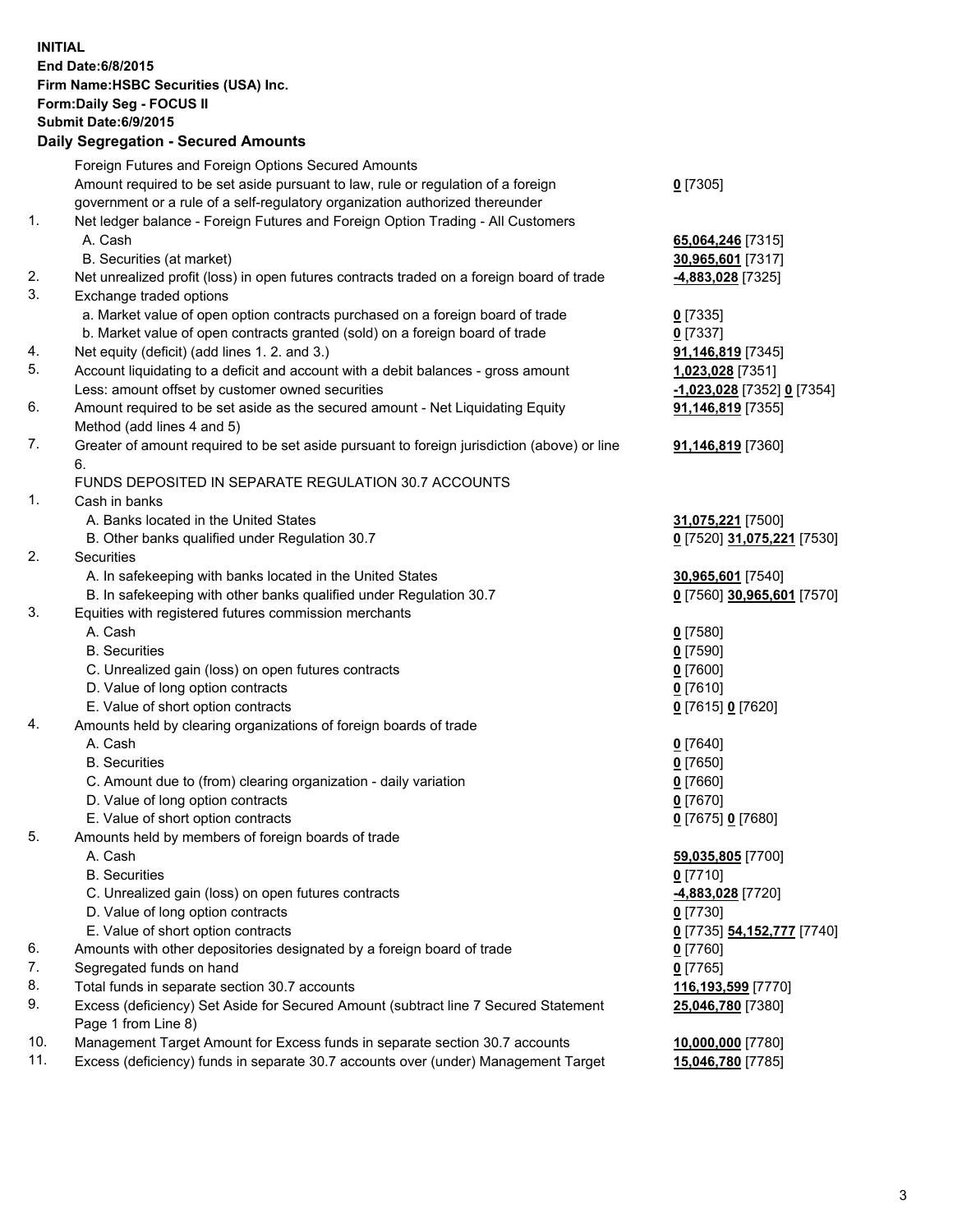| <b>INITIAL</b>                            | End Date: 6/8/2015<br>Firm Name: HSBC Securities (USA) Inc.                                    |                             |  |  |  |
|-------------------------------------------|------------------------------------------------------------------------------------------------|-----------------------------|--|--|--|
| Form: Daily Seg - FOCUS II                |                                                                                                |                             |  |  |  |
|                                           | <b>Submit Date:6/9/2015</b>                                                                    |                             |  |  |  |
| Daily Segregation - Segregation Statement |                                                                                                |                             |  |  |  |
|                                           | SEGREGATION REQUIREMENTS(Section 4d(2) of the CEAct)                                           |                             |  |  |  |
| 1.                                        | Net ledger balance                                                                             |                             |  |  |  |
|                                           | A. Cash                                                                                        | 95,384,466 [7010]           |  |  |  |
|                                           | B. Securities (at market)                                                                      | 647,695,346 [7020]          |  |  |  |
| 2.                                        | Net unrealized profit (loss) in open futures contracts traded on a contract market             | 97,843,009 [7030]           |  |  |  |
| 3.                                        | Exchange traded options                                                                        |                             |  |  |  |
|                                           | A. Add market value of open option contracts purchased on a contract market                    | 99,576,186 [7032]           |  |  |  |
|                                           | B. Deduct market value of open option contracts granted (sold) on a contract market            | 4,314,955 [7033]            |  |  |  |
| 4.                                        | Net equity (deficit) (add lines 1, 2 and 3)                                                    | 936,184,052 [7040]          |  |  |  |
| 5.                                        | Accounts liquidating to a deficit and accounts with                                            |                             |  |  |  |
|                                           | debit balances - gross amount                                                                  | 4,346,827 [7045]            |  |  |  |
|                                           | Less: amount offset by customer securities                                                     | -4,346,812 [7047] 15 [7050] |  |  |  |
| 6.                                        | Amount required to be segregated (add lines 4 and 5)                                           | 936,184,067 [7060]          |  |  |  |
|                                           | FUNDS IN SEGREGATED ACCOUNTS                                                                   |                             |  |  |  |
| 7.                                        | Deposited in segregated funds bank accounts                                                    |                             |  |  |  |
|                                           | A. Cash                                                                                        | 16,161,707 [7070]           |  |  |  |
|                                           | B. Securities representing investments of customers' funds (at market)                         | $0$ [7080]                  |  |  |  |
|                                           | C. Securities held for particular customers or option customers in lieu of cash (at<br>market) | 194,471,935 [7090]          |  |  |  |
| 8.                                        | Margins on deposit with derivatives clearing organizations of contract markets                 |                             |  |  |  |
|                                           | A. Cash                                                                                        | 246,267,426 [7100]          |  |  |  |
|                                           | B. Securities representing investments of customers' funds (at market)                         | 27,198,398 [7110]           |  |  |  |
|                                           | C. Securities held for particular customers or option customers in lieu of cash (at<br>market) | 453,223,410 [7120]          |  |  |  |
| 9.                                        | Net settlement from (to) derivatives clearing organizations of contract markets                | -34,463,104 [7130]          |  |  |  |
| 10.                                       | Exchange traded options                                                                        |                             |  |  |  |
|                                           | A. Value of open long option contracts                                                         | 99,576,186 [7132]           |  |  |  |
|                                           | B. Value of open short option contracts                                                        | 4,314,955 [7133]            |  |  |  |
| 11.                                       | Net equities with other FCMs                                                                   |                             |  |  |  |
|                                           | A. Net liquidating equity                                                                      | 41,171,135 [7140]           |  |  |  |
|                                           | B. Securities representing investments of customers' funds (at market)                         | $0$ [7160]                  |  |  |  |
|                                           | C. Securities held for particular customers or option customers in lieu of cash (at<br>market) | $0$ [7170]                  |  |  |  |
| 12.                                       | Segregated funds on hand                                                                       | $0$ [7150]                  |  |  |  |
| 13.                                       | Total amount in segregation (add lines 7 through 12)                                           | 1,039,292,138 [7180]        |  |  |  |
| 14.                                       | Excess (deficiency) funds in segregation (subtract line 6 from line 13)                        | 103,108,071 [7190]          |  |  |  |
| 15.                                       | Management Target Amount for Excess funds in segregation                                       | 50,000,000 [7194]           |  |  |  |
| 16.                                       | Excess (deficiency) funds in segregation over (under) Management Target Amount                 | 53,108,071 [7198]           |  |  |  |
|                                           | Excess                                                                                         |                             |  |  |  |